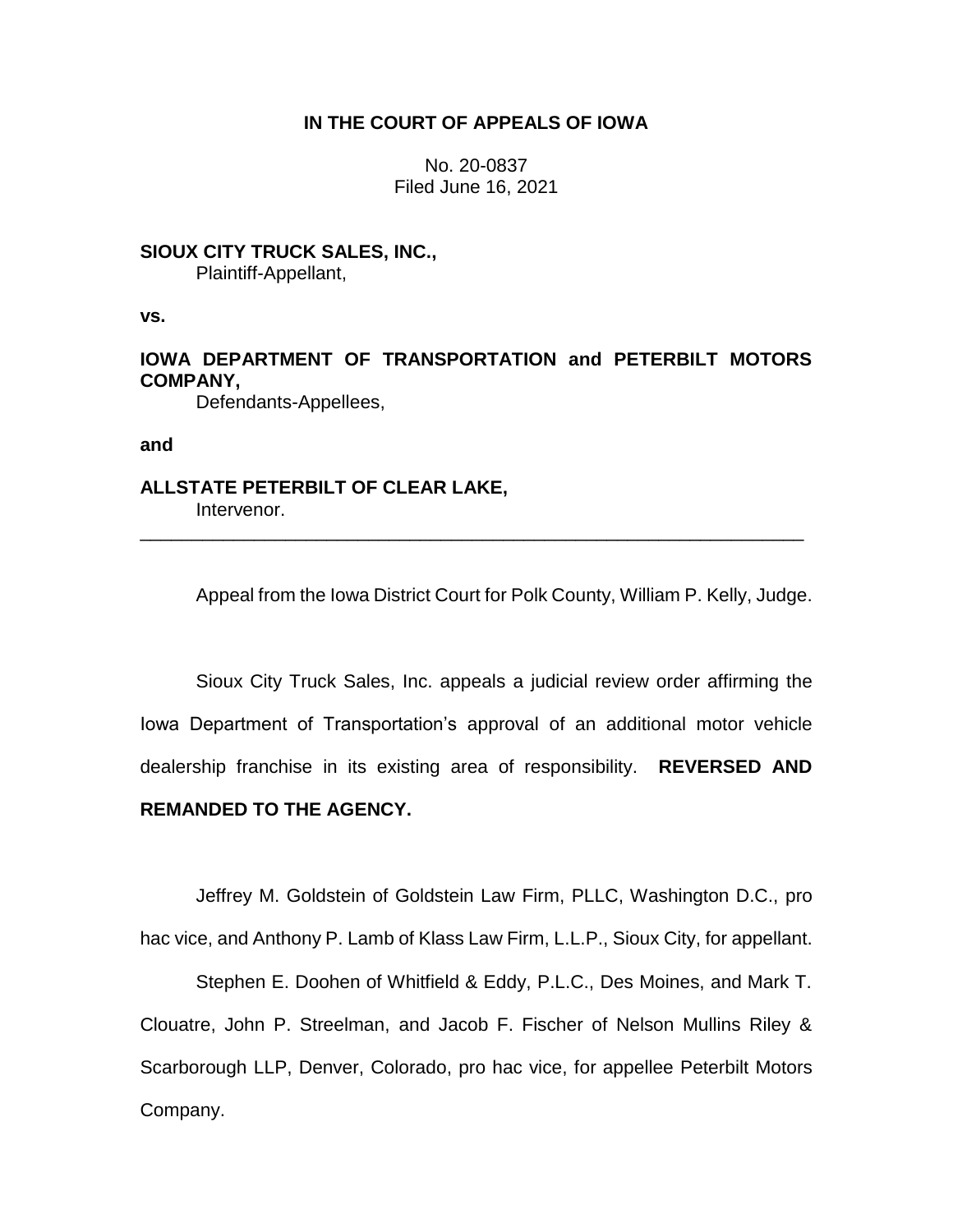Thomas J. Miller, Attorney General, and Michelle E. Rabe, Assistant Attorney General, for appellee Iowa Department of Transportation.

Joseph G. Gamble of Duncan Green, P.C., Des Moines, and John N. Bisanz, Jr. of Henson & Efron, P.A., Minneapolis, Minnesota, pro hac vice, for intervenor Allstate Peterbilt of Clear Lake.

Heard by Bower, C.J., and Tabor and Ahlers, JJ.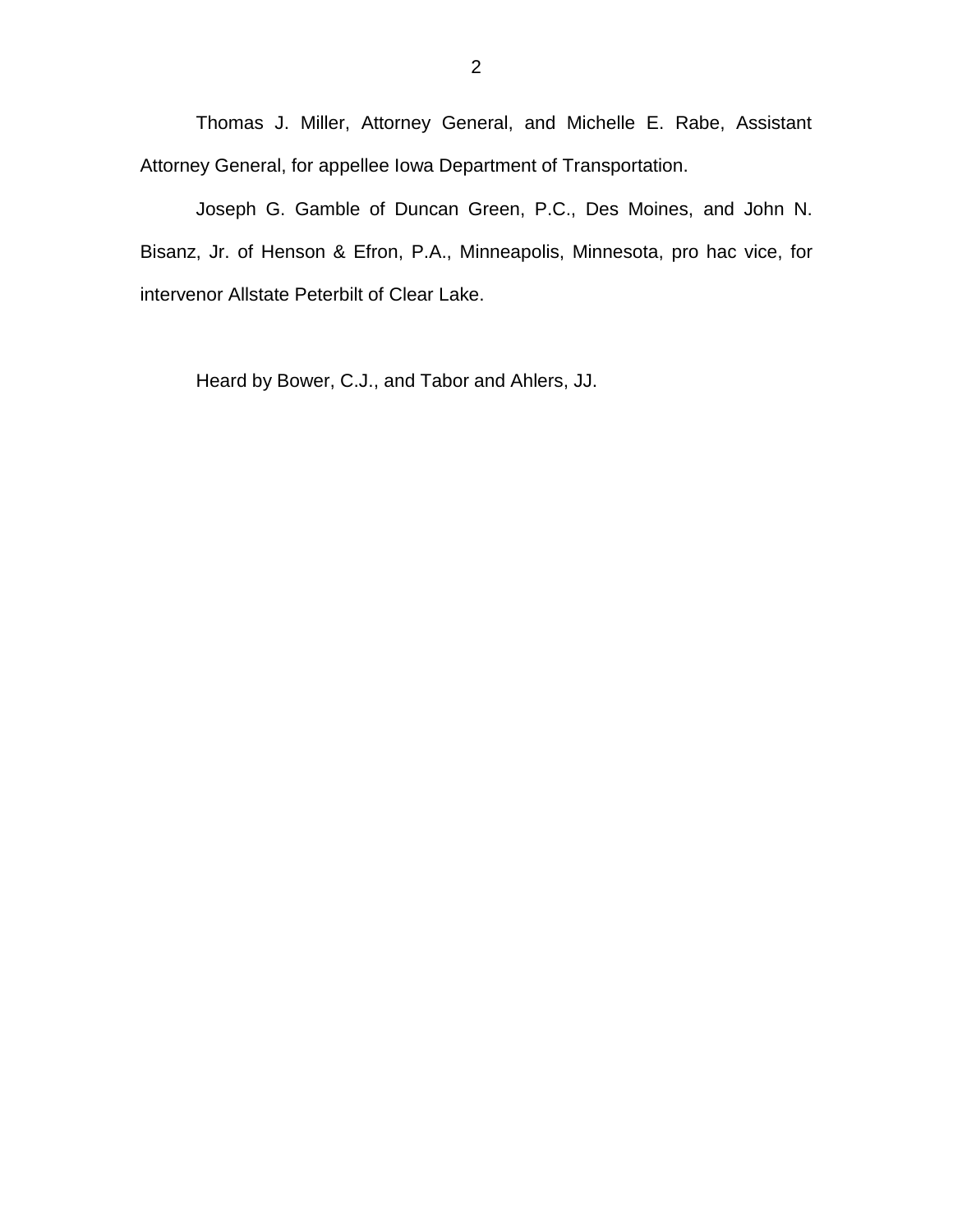**TABOR, Judge.**

Sioux City Truck Sales, Inc. (SCTS)<sup>1</sup> entered a franchise agreement with Peterbilt Motors Company to establish parts and service dealerships for customers within an assigned area of responsibility. Three years later Peterbilt asked the Iowa Department of Transportation (DOT) for permission to add a dealer-franchisee in Clear Lake, which was within the "community" served by SCTS. SCTS objected, claiming Peterbilt could not show good cause for appointing an additional dealer under Iowa Code chapter 322A (2019). The DOT approved Peterbilt's request. SCTS appeals, urging that the agency and judicial review decisions wrongly substituted a narrow meaning of "community" for the statutory definition when assessing good cause.

Because the legislature provided a clear and unambiguous definition of "community" to be used throughout the chapter, we find the agency and the district court erred in resorting to principles of statutory construction to alter its plain meaning. Thus we reverse the judicial review decision and remand to the agency for further proceedings consistent with this opinion.

#### **I. Facts and Prior Proceedings**

 $\overline{a}$ 

Peterbilt is a commercial truck manufacturer that distributes its products through a network of dealers nationwide. The dealers then sell and service Peterbilt products in an assigned area of responsibility stipulated in their franchise agreements. The scope of the dealer's coverage area is negotiated by the parties when they first enter into the franchise. Within those boundaries, Peterbilt

<sup>1</sup> SCTS is now doing business as Midwest Peterbilt Group.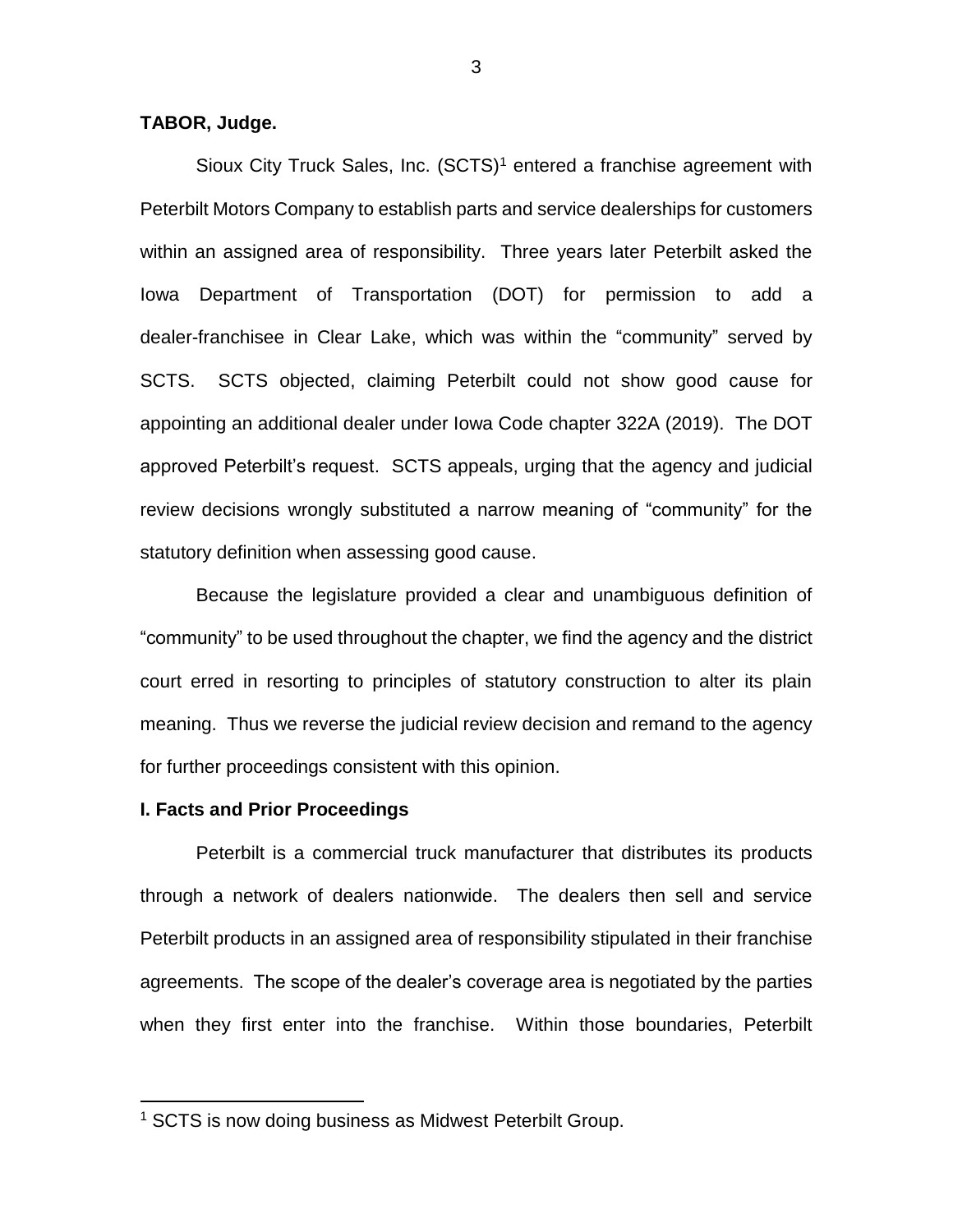approves the number and location of its dealerships. Peterbilt may not assign an additional dealer in an existing dealer's area of responsibility without showing good cause and that it is in the public interest. *See* Iowa Code § 322A.4.

SCTS has owned and operated five Peterbilt dealerships in Iowa and Nebraska since 2013. Under the governing franchise agreement, SCTS established full-service facilities in Sioux City; Council Bluffs; Altoona; and Norfolk, Nebraska, as well as a parts-only store in Lincoln, Nebraska. As the sole Peterbilt dealer in that region, SCTS agreed to service customers in most surrounding counties. In an attached addendum, the parties stipulated that all of those counties taken together comprised SCTS's "non-exclusive" area of responsibility.<sup>2</sup>

In spring 2014, Peterbilt approached SCTS President Brad Wilson with a proposal to open a full-service dealership in Clear Lake or Mason City. Peterbilt insisted the Clear Lake area presented an ideal location for growth because it neighbored a major interstate with heavy truck traffic and was far from any other Peterbilt dealer. Yet Wilson showed no interest in pursuing that new location. Later that fall, Peterbilt again asked Wilson to consider opening a dealership in Clear Lake. In a detailed report, Peterbilt assessed the location's market viability based on new truck registrations, fleet numbers, traffic flow, and major competitors doing business in the area. The report identified Clear Lake as a "white spot" in SCTS's area of responsibility with high sales potential. Despite those efforts, Wilson appeared unpersuaded.

 $\overline{a}$ 

4

 $2$  The parties did not define "non-exclusive" in the franchise agreement. But the district court noted that Peterbilt used this term to describe its ability to appoint additional dealers in another dealer's area and to establish new service locations.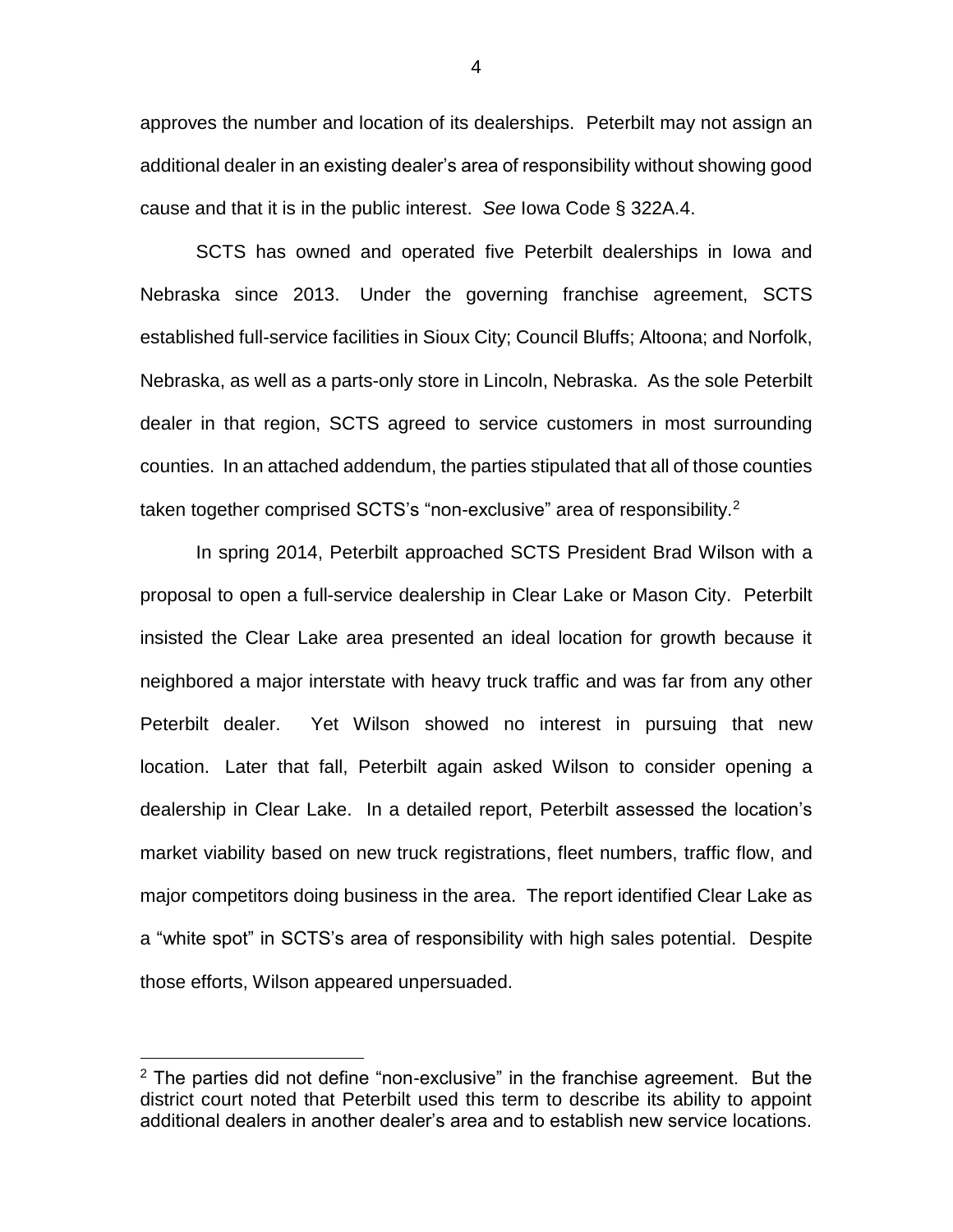After two years of pushing for the new location, Peterbilt decided to pursue its proposal without SCTS. In November 2016, Peterbilt gave Wilson written notice of intent to appoint an additional dealer in SCTS's area of responsibility. That letter stated: "As provided in Addendum C,<sup>[3]</sup> this decision is within Peterbilt's sole discretion and no grounds are required to be stated in support of the decision. Nevertheless, Peterbilt's decision is motivated by the need to increase representation within the non-exclusive area, specifically near Clear Lake." Peterbilt clarified that it was seeking a "dual assignment" rather than altering SCTS's existing area under the franchise agreement.

Wilson replied: "I'm not sure how you have come to this conclusion but we have been looking for a location in Clear Lake for some time now and are currently reviewing a lease opportunity on a 6000 sqft building. Your letter concerns me that you may authorize another dealer there even if we have a location." Indeed, just a few weeks later Wilson sent Peterbilt a new site proposal for a parts-only store near "US Hwy 18 midway between Mason City, IA and Clear Lake, IA, . . . four and half miles east of Interstate-35." Wilson added in his letter, "Starting with a parts store will allow us to better determine the market potential for a new [parts-and-service] facility while we find a property to acquire and design a facility that will profitably improve Peterbilt's market share and customer support." Before obtaining Peterbilt's approval, SCTS signed the lease agreement in early December.

<sup>&</sup>lt;sup>3</sup> This provision stated: "Upon providing DEALER one hundred and eighty (180) days prior written notice, PETERBILT may in its sole discretion . . . appoint additional dealers in the area without altering the area. Establishing new points in the Dealer[']s relevant market area is subject to **Iowa** statutes."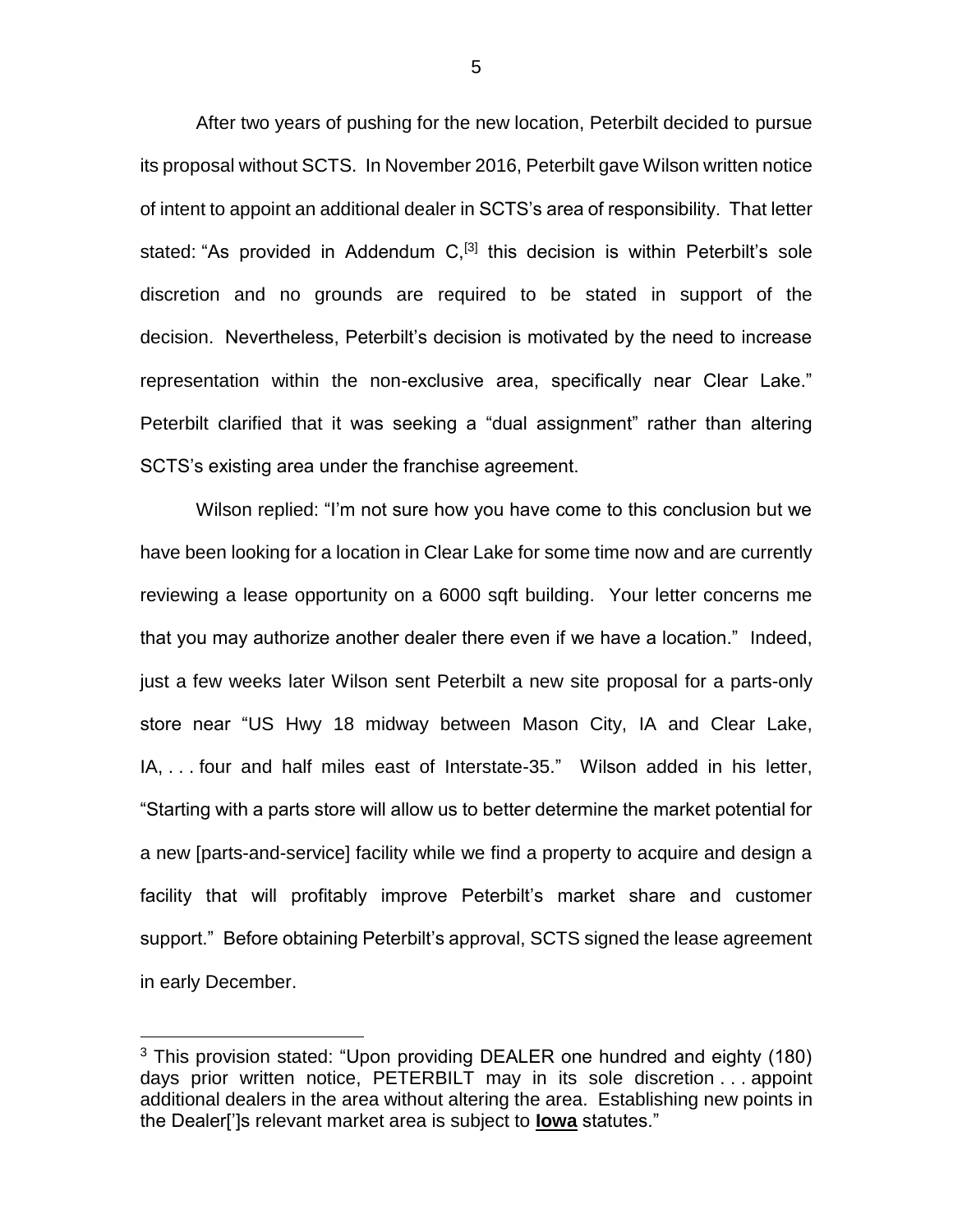Peterbilt rejected the parts-only proposal. It reasoned: "Our business needs in that region require a minimum of a parts and service facility with plans to eventually grow into a full service dealership." It also stressed "any new facility approved by Peterbilt Motors Company will not change the intent to pursue dual assignment of the non-exclusive area." Three months later, Peterbilt discovered that SCTS opened the parts-only store without its authorization. Peterbilt believed that the unauthorized location constituted "a material breach" of the franchise. Threatening to sue for trademark infringement, Peterbilt directed SCTS to "remove from the premises within ten days, all Peterbilt . . . products, merchandise, signage, and services."

After complying with those directives, SCTS submitted a revised proposal for a new parts-and-service store in a different Clear Lake location. Peterbilt again rejected the proposal.

In August 2017, Peterbilt applied to the DOT seeking appointment of Allstate as an additional dealer-franchisee in the Clear Lake area. *See* Iowa Code § 322A.6. Peterbilt identified twenty-three counties within SCTS's area of responsibility that would be subject to the dual assignment. SCTS challenged that request before the Department of Inspections and Appeals. After a three-day evidentiary hearing, an administrative law judge (ALJ) endorsed Peterbilt's application. SCTS appealed to the DOT. But the DOT upheld the ALJ's decision. SCTS then sought judicial review. Finding no reversible error in the agency's interpretation, the district court affirmed. SCTS now appeals that judicial review decision.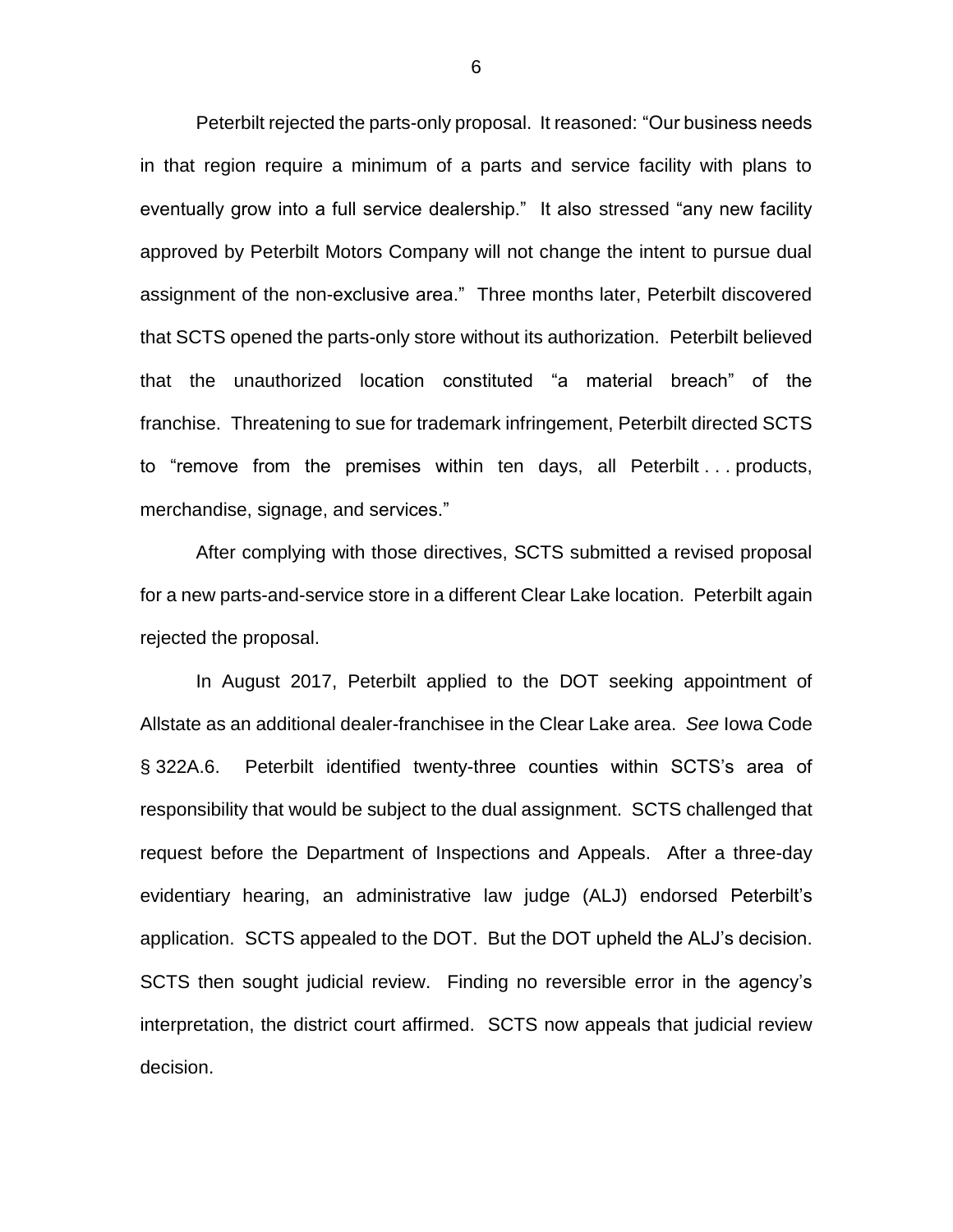#### **II. Scope and Standard of Review**

In appeals from judicial review of agency action, we apply the standards under Iowa Code section 17A.19(10) to see if we reach the same conclusions as the district court. *Colwell v. Iowa Dep't of Human Servs.*, 923 N.W.2d 225, 231 (Iowa 2019). "If they are the same, we affirm; otherwise we may reverse." *Welch v. Iowa Dep't of Transp.*, 801 N.W.2d 590, 594 (Iowa 2011).

Because the legislature has not clearly vested the DOT with interpretive authority in chapter 322A, we review the agency decision for correction of legal error. *See Cowell*, 923 N.W.2d at 231–32; *City of Des Moines v. Iowa Dep't of Transp.*, 911 N.W.2d 431, 439 (Iowa 2018) (finding DOT lacked interpretative authority because relevant statutes did not expressly grant it). Under this standard, we will reverse if the agency decision rested "on an erroneous interpretation of the law." *Gartner v. Iowa Dep't of Public Health*, 830 N.W.2d 335, 343 (Iowa 2013); *see* Iowa Code § 17A.19(10)(c). We need not defer to the DOT's interpretation of chapter 322A. *See Welch*, 801 N.W.2d at 594. If we find reversible error, we "are free to substitute our judgment de novo for the agency's interpretation." *Id.*

#### **III. Analysis**

### **A. Defining "Community"**

This appeal turns on the meaning of "community" as that word appears in Iowa Code chapter 322A. We must decide whether the DOT and the district court used the wrong definition when assessing good cause to appoint an additional dealer-franchisee under section 322A.16.

But before turning to that definition, we offer a brief overview of the provisions governing motor vehicle franchises. Broadly speaking, chapter 322A

7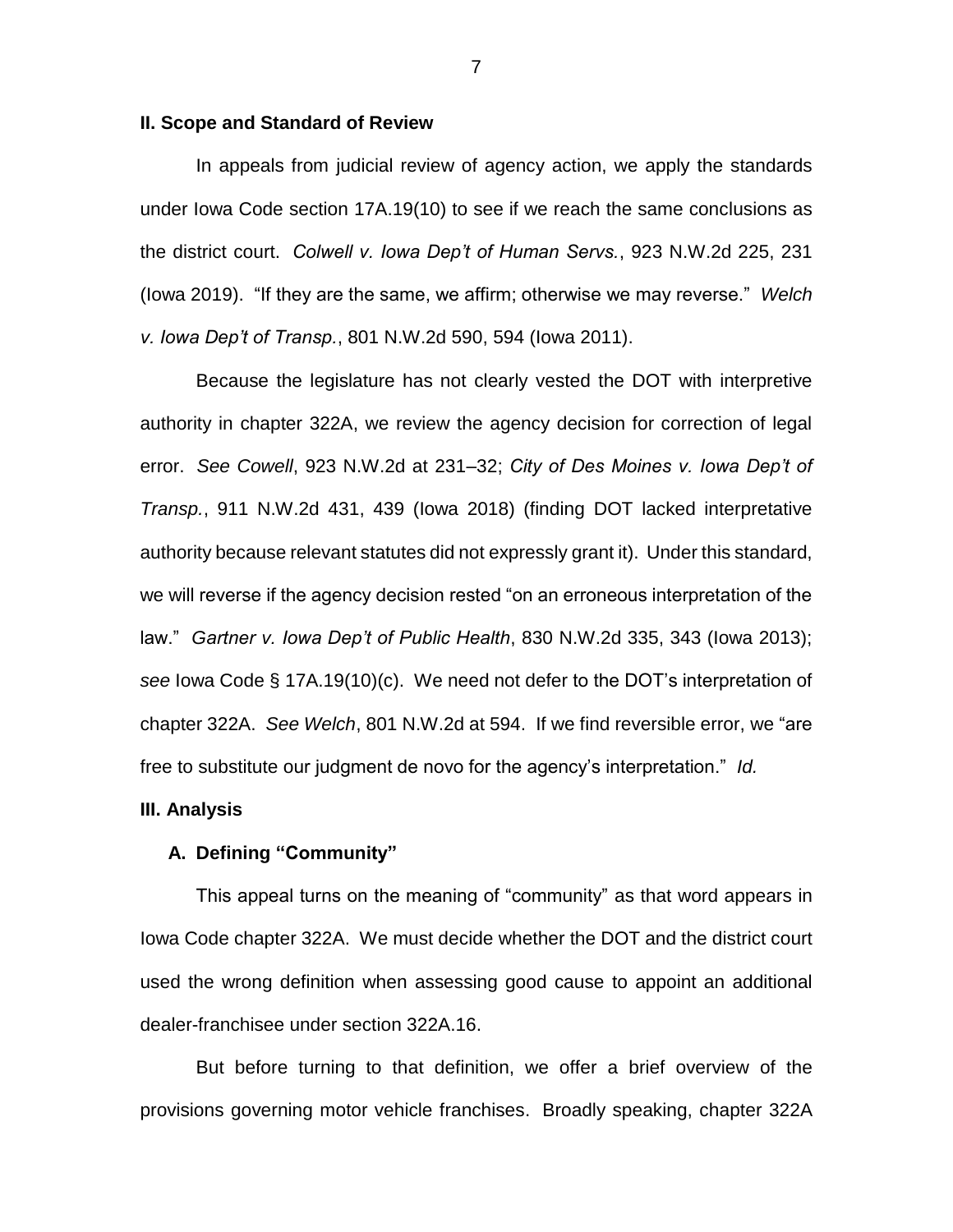aims "to provide for fair trade practices by motor vehicle franchisors." 1970 Iowa Acts ch. 1160, at 206. The preamble identifies dual purposes for the legislation. *Id.* First, it highlights the public interest in ensuring "that once franchises are established in a community, the requisite services are continued for the benefit and safety of vehicle buyers and the public at large." *Midwest Auto. III, LLC v. Iowa Dep't of Transp.*, 646 N.W.2d 417, 423 (Iowa 2002). Second, it recognizes "the opening of additional dealerships of any line-make which is at that time represented in a community may adversely affect the ability of all dealerships of all product lines to provide efficient and proper motor vehicle service in the community and, therefore, additional dealership should not be opened in a community unless it is first established that there is good cause therefor." 1970 Iowa Acts ch. 1160, at 206.

No question, that overview lends context to the question before us. But the preamble's clues to legislative intent are not essential to our analysis. *See* Iowa Code § 4.6 (2021) (explaining "if a statute is ambiguous," we may consider its preamble when determining legislative intent). Indeed, we need not hunt for legislative intent because the code provides an unambiguous definition of the key term. *See Krull v. Thermogas Co.*, 522 N.W.2d 607, 612 (Iowa 1994) ("When the statutory language is plain and its meaning is clear, we should not reach for meaning beyond the statute's express terms or resort to rules of statutory construction."). The legislature defined "community" as "the franchisee's area of responsibility as stipulated in the franchise." Iowa Code § 322A.1(2). The legislature instructed that definition must be used throughout the chapter "unless the context otherwise requires." *Id.* § 322A.1.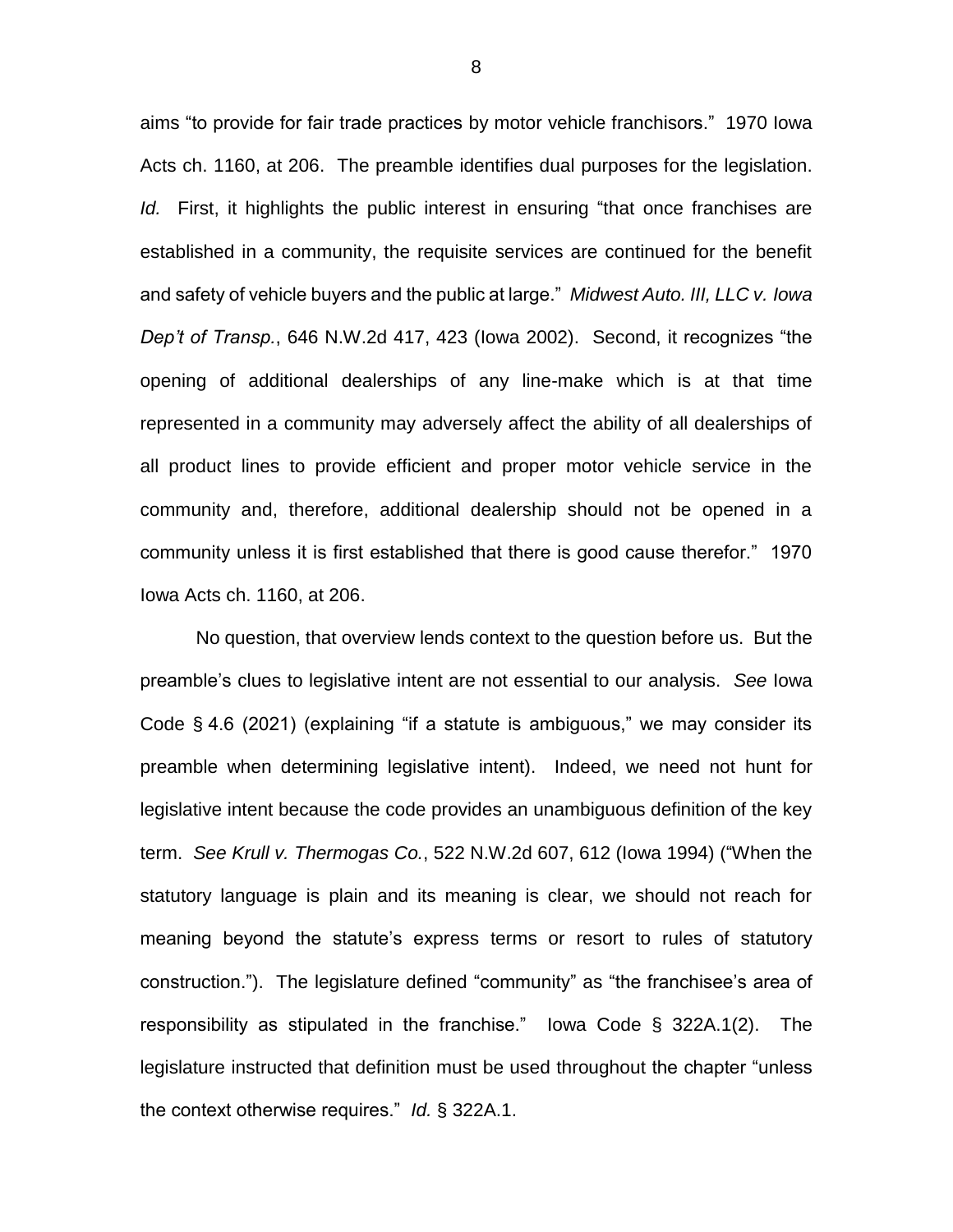Critical to this appeal, the word "community" appears in the provisions governing Peterbilt's request to appoint Allstate as a new dealer in SCTS's existing area of responsibility. Section 322A.4 sets forth the requirements for a franchiser requesting an additional dealership franchise. That provision states:

No franchiser shall enter into any franchise for the purpose of establishing an additional motor vehicle dealership in any community in which the same line-make is then represented, unless the franchiser has first established in a hearing held under the provisions of this chapter that there is good cause for such additional motor vehicle dealership under such franchise, and that it is in the public interest.

*Id*. § 322A.4.

From there, the statute requires the DOT to make a good-cause

determination based on the guidelines in section 322A.16, which states:

In determining whether good cause has been established for entering into an additional franchise for the same line-make, the department of inspections and appeals shall take into consideration the existing circumstances, including, but not limited to:

1. Amount of business transacted by other franchisees of the same line-make in that community.

2. Investment necessarily made and obligations incurred by other franchisees of the same line-make, in that community, in the performance of their part of their franchises.

3. Permanency of the investment.

4. Effect on the retail motor vehicle business as a whole in that community.

5. Whether it is injurious to the public welfare for an additional franchise to be established.

6. Whether the franchisees of the same line-make in that community are providing adequate consumer care for the motor vehicles of the line-make which shall include the adequacy of motor vehicle services facilities, equipment, supply of parts and qualified service personnel.

As its sole contention on appeal, SCTS argues the agency and the district

court both took a wrong turn by applying a different definition for "that community"

in section 322A.16 than the legislature prescribed in section 322A.1. On the way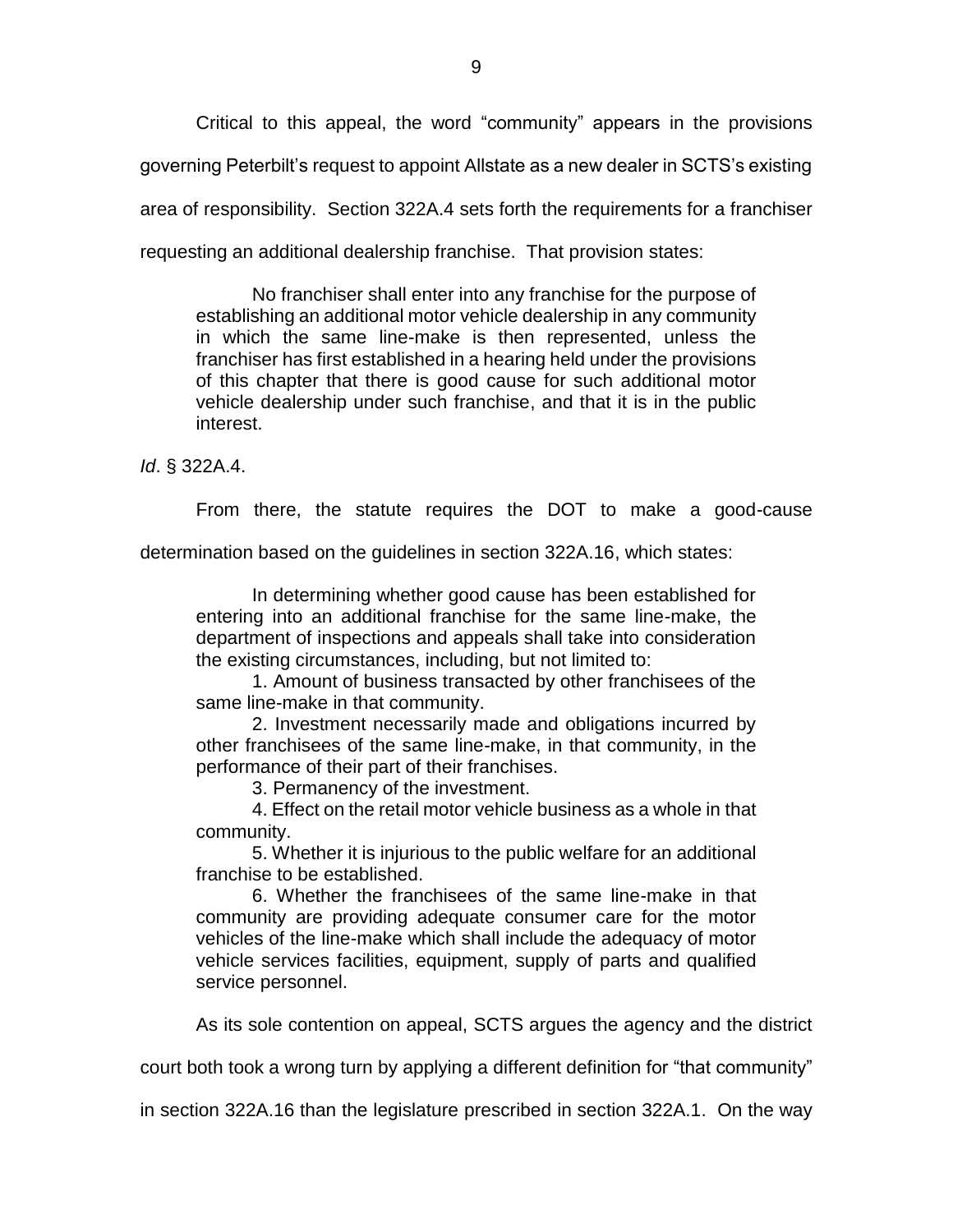to addressing that argument, we consider the various interpretations reached in these proceedings.

*1. Agency's Interpretation* 

We start with the ALJ's view of section 322A.16. The ALJ decided "little doubt exists there was good cause to support an additional franchise that would result in a dealership in the Clear Lake area, which is the community at issue under the statute." After defining community as the twenty-three counties in Peterbilt's proposal, the ALJ questioned whether the first two factors in section 322A.16 even applied "since no other Peterbilt franchisees have been assigned the Clear Lake area." The ALJ reflected: "This is not a case where two franchisees have an overlapping [area of responsibility] such as in a city, and the issue is whether a third franchise should be granted for the area." The ALJ found the four remaining factors supported Peterbilt's request for an additional franchise. After discussing SCTS's hesitancy to open a dealership in Clear Lake, the ALJ concluded:

What proves dispositive is Peterbilt's concern that having an unwilling dealer will harm it and the market. This is a reasonable and legitimate business concern that has particular salience in this case, as it is clear that [SCTS] is only acting because of the dual assignment and that it has tried to do the minimal amount necessary to avoid dual assignment.

In its appeal to the DOT, SCTS argued the ALJ considered the wrong "community" when applying the good-cause factors. SCTS insisted the relevant "community" was the area of responsibility stipulated in the franchise agreement and not the area subject to the proposed dual assignment. In other words, SCTS urged there was no reason to stray from the statutory definition.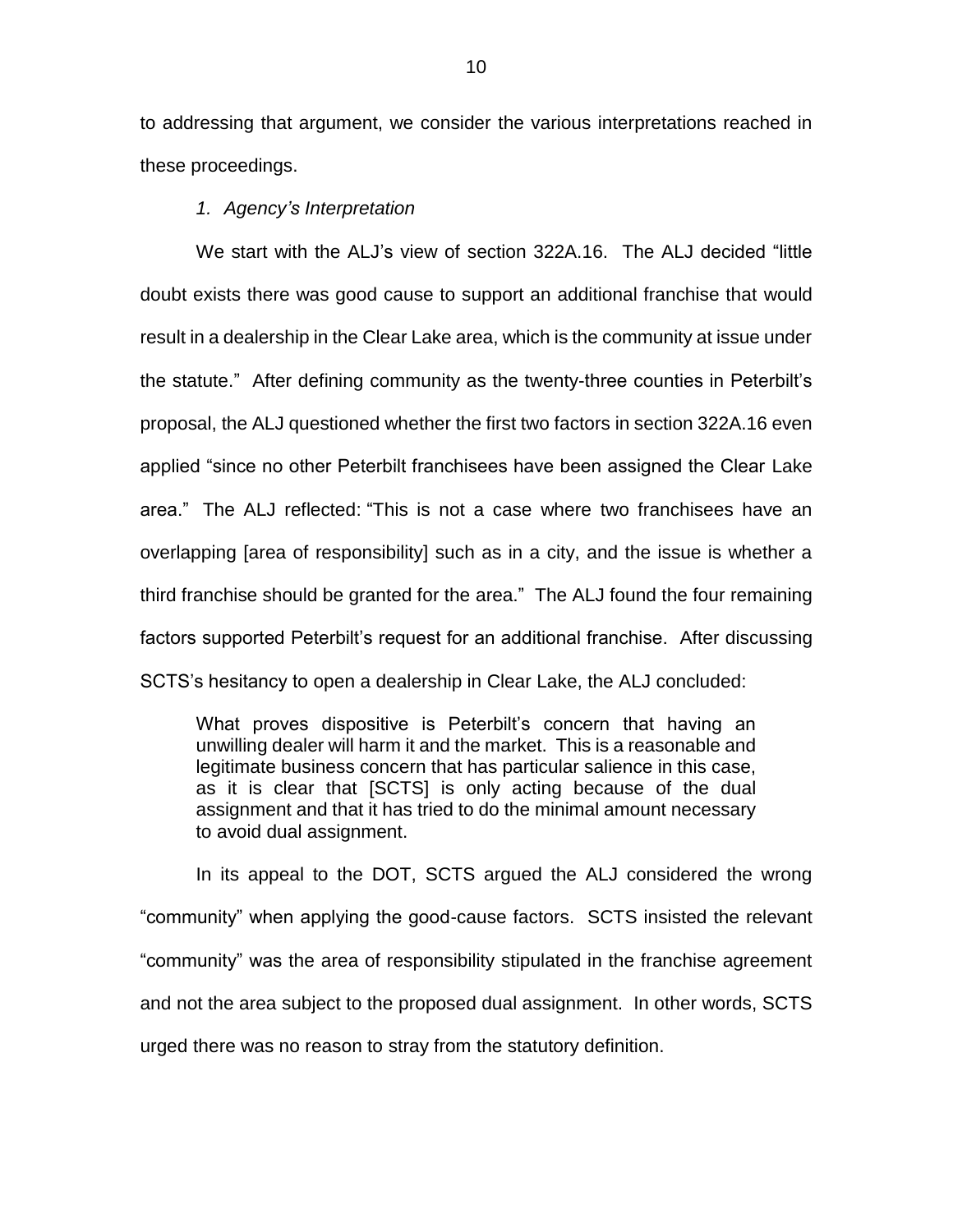The DOT rejected SCTS's position, holding "the only logical community to be used for [the good-cause] analysis is the area that will be dual assigned, or the area that both [SCTS and Allstate] will share." The DOT offered this explanation for departing from the statutory definition of community:

Suffice it to say that consideration of the good cause factors, which include comparing the amount of business transacted by the franchisees, the necessary investment to be made, the permanency of the investment in that community, can only be meaningful if the community is defined in the same way for both entities, as SCTS's entire AOR/community is not subject to dual assignment.

The DOT noted it would be "illogical" to find good cause based on the entire area of responsibility defined in the franchise when SCTS admitted "that the Clear Lake area [was] not adequately served for parts and service despite its activities and investment throughout its existing AOR." Plus the DOT found that the narrower definition of "community" better "capture[d] the public interest in establishing and maintaining for consumers continued and adequate access to dealer services in all relevant and appropriate areas."

The DOT agreed with the ALJ that, under this factual scenario, "community" meant the Clear Lake area (the twenty-three counties in Peterbilt's proposal) instead of SCTS's entire area of responsibility under the franchise—as defined in section 322A.1(2). Relying on that fact-specific definition of community, the DOT held "the ALJ correctly concluded that Peterbilt demonstrated, by a preponderance of the evidence that it has proper cause to enter into an additional franchise for the purposes of establishing an additional dealership."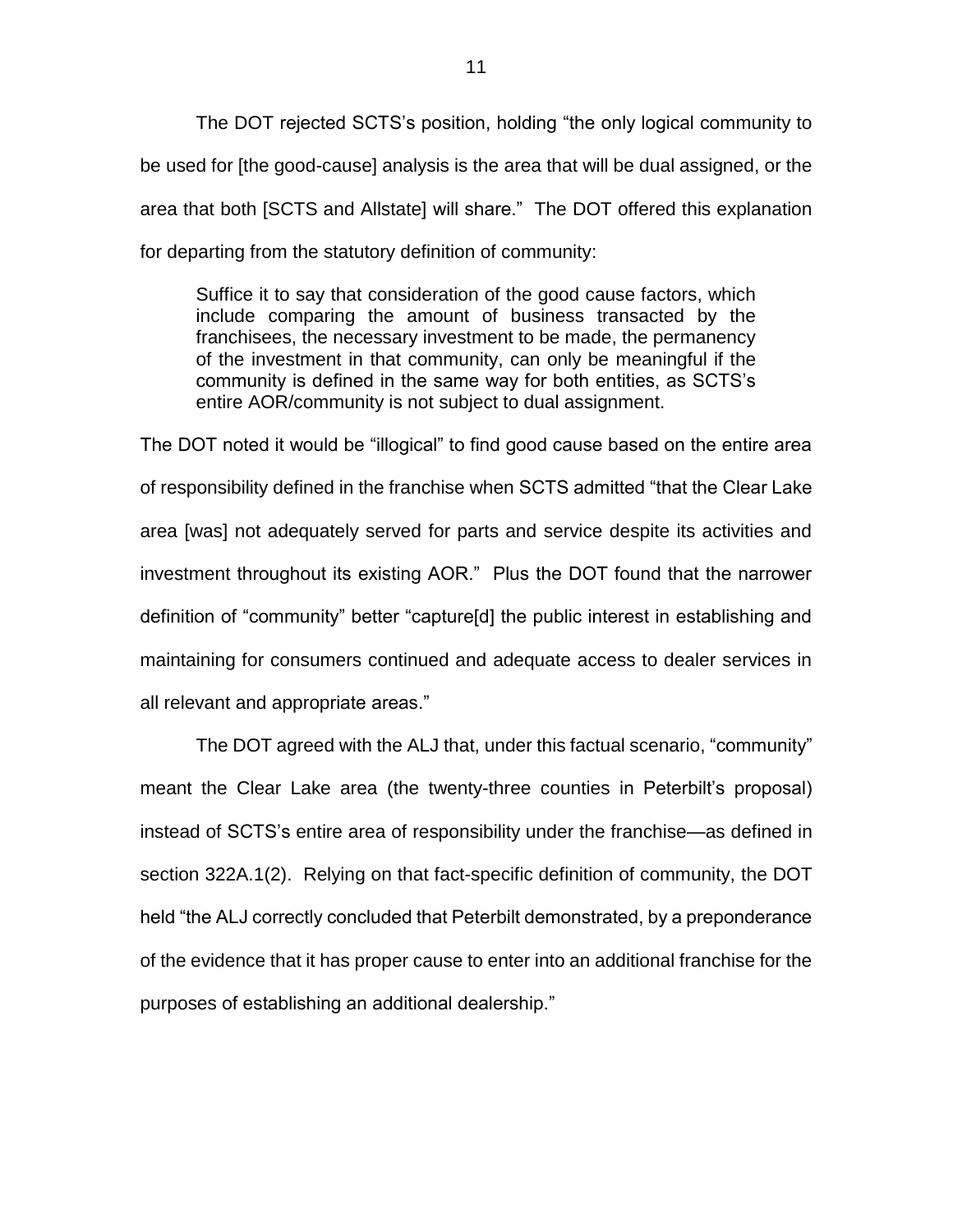#### *2. District Court's Interpretation*

The district court upheld the agency decision. But it took a different approach to statutory interpretation. Guided by this disclaimer, "unless context otherwise requires," the court determined the legislature must have intended the definition of "community" to vary based on the context in which the word appeared. *See id.* § 322A.1. In support, the court cited *Brakke v. Iowa Department of Natural Resources*, 897 N.W.2d 522, 534 (Iowa 2017), which noted an individual word "cannot be wrenched from the statutory language that follows it." In essence, the court took the disclaimer as clearance to bypass the statutory definition and resort to the rules of statutory construction.

In construing the relevant statutes, the court focused on the articles "any" in section 322A.4 and "that" in section 322A.16. The court believed the inclusion of those two modifiers signaled a departure from the statutory definition of community.

As a first step, the court construed "any community" in section 322A.4 to mean "any portion of an area of responsibility assigned under a governing franchise agreement."

As a second step, the court applied that new, unstructured definition in section 322A.16. The court criticized SCTS for suggesting the statutory definition of "community" governed. The court reasoned: "To adopt [SCTS's] suggestion would be to render the legislature's use of 'that' meaningless." In the court's estimation, the phrase "that community" in section 322A.16 was undefined. Under the court's analysis, the legislature would not have included "that" unless it intended to modify the word "community." Relying on dictionary definitions of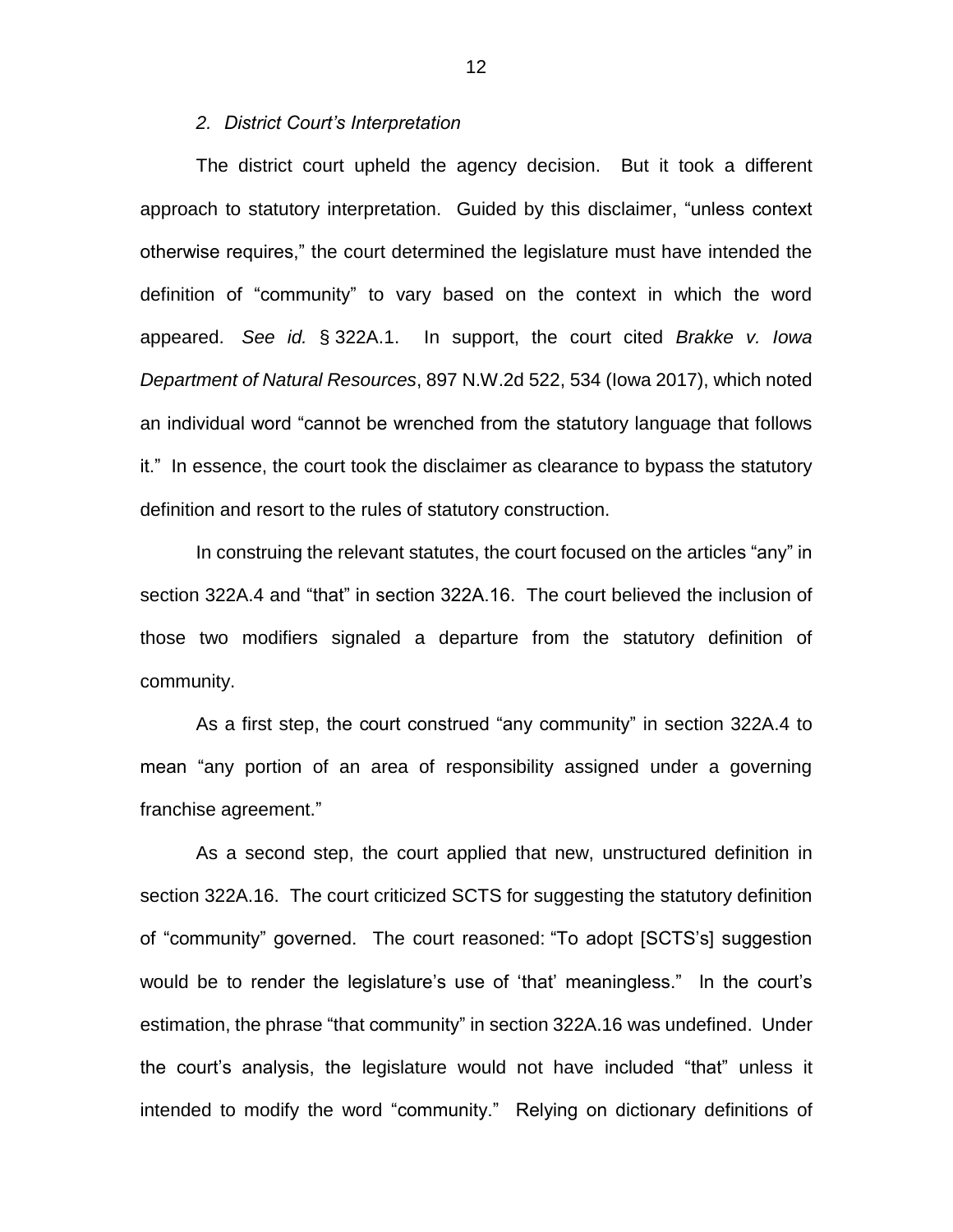"that," the court decided the legislature intended to narrow the meaning of "community" under section 322A.16.

After taking those two steps, the court held "that community" meant "the portion of the franchisee's community that the franchiser is seeking to appoint an additional dealer in" or "the area being considered for dual assignment."

*3. Our Approach* 

As the reviewing court, we are entitled to forge "an independent determination of the meaning of pertinent statutes." *Midwest Auto.*, 646 N.W.2d at 422. Although we are mindful of the DOT's expertise in this area when it comes to findings of fact, "the final interpretation of the law rests with this court." *Id.*  (quoting *Noble v. Lamoni Prods.*, 512 N.W.2d 290, 292 (Iowa 1994)).

Reprising its arguments before the district court, SCTS contends it was "clear error" for the agency to adopt "a contrived and wholly malleable definition" of community when the legislature supplied an unambiguous statutory definition. Citing a lack of ambiguity in the statute, SCTS contends the court erred in altering the meaning of "community" based on the legislature's use of different articles in section 322A.4 and section 322A.16.

In response, Peterbilt argues the phrase "that community" is ambiguous because it is unclear whether the area at issue is that of "the *protesting* dealer (SCTS) or the *proposed* dealer (Allstate)." Peterbilt urges: "Once Section 322A.16 and Chapter 322A are construed in context, it is clear that SCTS's community is not the one at issue." Put differently, Peterbilt claims the district court properly turned to context to resolve a textual ambiguity. In the alternative, Peterbilt argues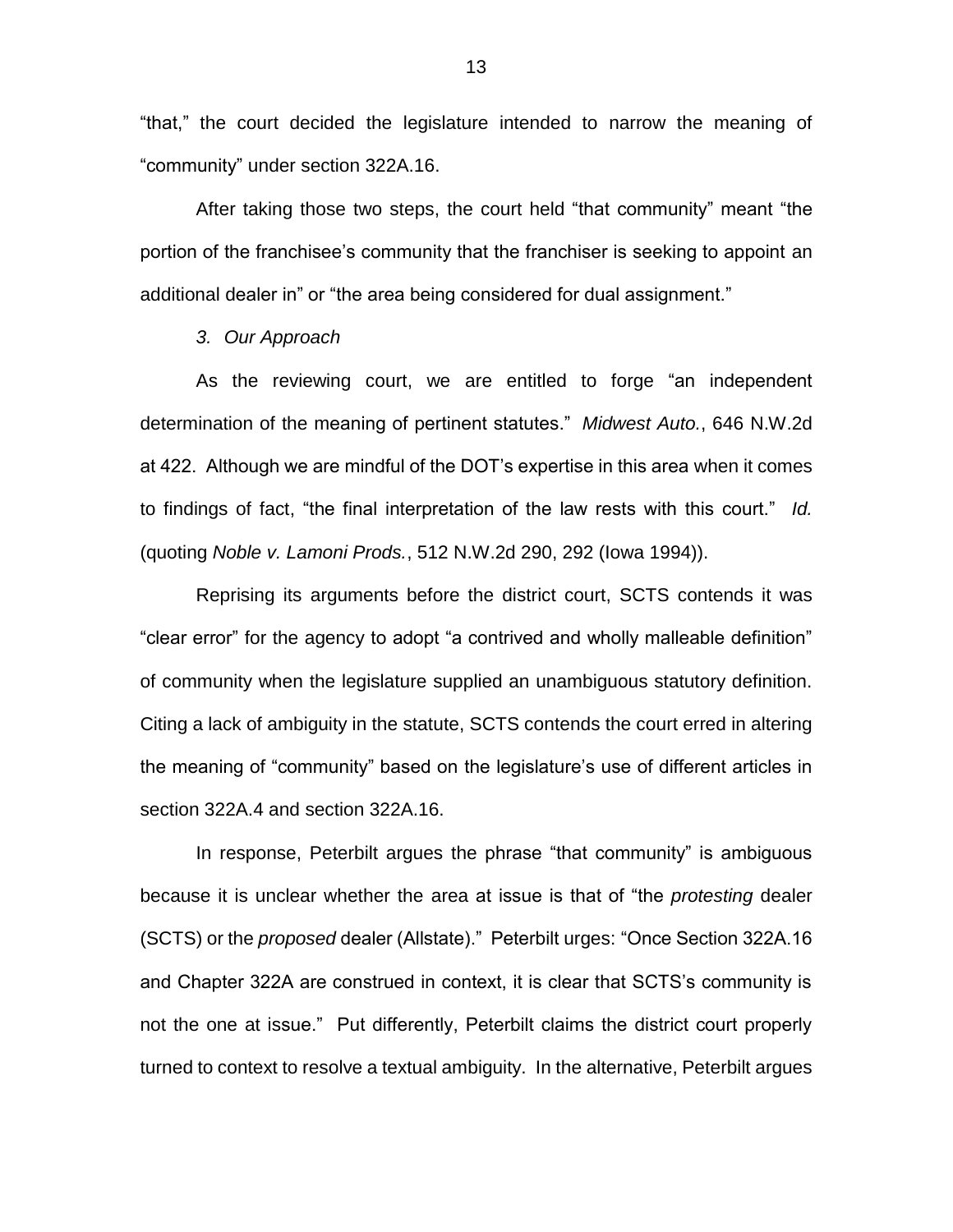even absent ambiguity, the court could resort to context because section 322A.1 includes the disclaimer: "unless the context otherwise requires."

Neither of Peterbilt's arguments justifies applying a different definition of "community" than the legislature prescribed. To interpret a statute, we begin with its text. *See Kay-Decker v. Iowa St. Bd. of Tax Revenue*, 857 N.W.2d 216, 223 (Iowa 2014); *see also* Antonin Scalia & Bryan A. Garner, *Reading Law: The Interpretation of Legal Texts* at 56 (2012) [hereinafter Scalia & Garner, *Reading Law*]. When the legislature chooses to define a word, we are "obligated to apply the statutory definition . . . as written, absent an ambiguity in that definition." *Sherwin-Williams Co. v. Iowa Dep't of Revenue*, 789 N.W.2d 417, 425 (Iowa 2010); *see Rivera v. Woodward Res. Ctr.*, 830 N.W.2d 724, 730 (Iowa 2013) ("We are bound to follow statutory definitions and to use them to build the foundation of our interpretive analysis.").

An ambiguity exists "if reasonable minds could disagree as to its meaning." *Cowell*, 923 N.W.2d at 232. "We determine whether a statute is ambiguous or unambiguous by reading the statute as a whole." *State v. Richardson*, 890 N.W.2d 609, 616 (Iowa 2017) (quoting *State v. DeSimone*, 839 N.W.2d 660, 666 (Iowa 2013)). When the same term appears throughout the statutory text, we may reasonably conclude the meaning remains the same. *See id.* at 617; Scalia & Garner, *Reading Law*, at 170.

Rather than use these traditional interpretive tools, the district court placed inordinate value on the introductory phrase "unless context otherwise

14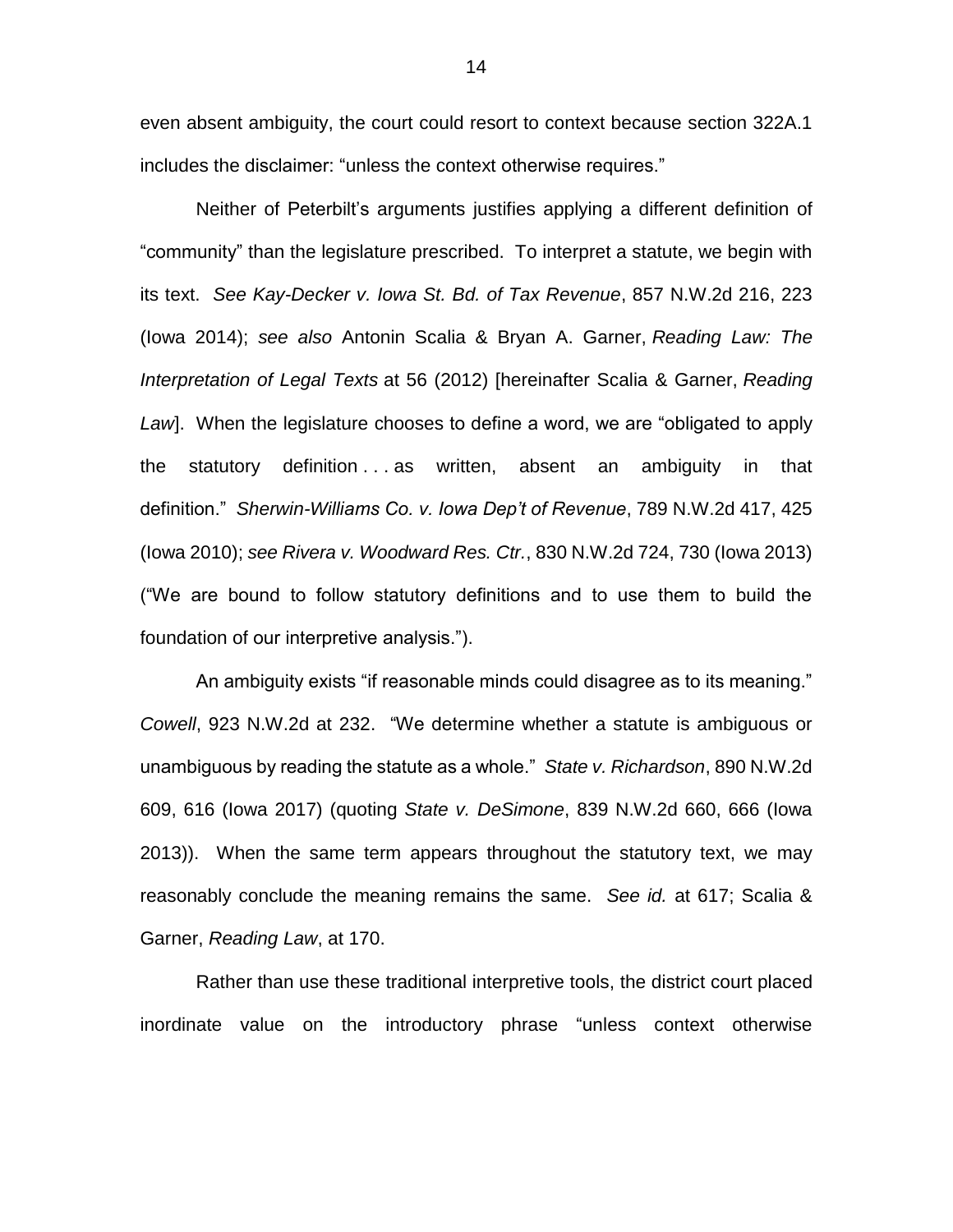requires."<sup>4</sup> But such conditional language becomes relevant only when an ambiguity exists in either (1) the definition itself or (2) the relevant provisions in which the disputed term appears.<sup>5</sup> See Lewis v. Howard L. Allen Invs., Inc., 956 N.W.2d 489, 491–92 (Iowa 2021) (resorting to context-specific analysis when "landlord" was statutorily defined as "*the* owner, lessor, *or* sublessor" and it was unclear whether both an owner and lessor could be a landlord at same time); *Rivera*, 830 N.W.2d at 730 (finding "the context of the savings clause does not require the term 'claim' to take on a meaning different from the statutory definition" because there was no ambiguity after applying its intended meaning). Peterbilt argues this case falls into the second category. In its view, the meaning of "community" *becomes* ambiguous when paired with the article "that" in section 322A.16. Because the legislature defined "community" but not "that community,"

<sup>&</sup>lt;sup>4</sup> Justice Mansfield used the term "escape hatch" to describe an identical phrase introducing definitions in Iowa Code section 68A.102. *Iowa Right to Life Comm., Inc. v. Tooker*, 808 N.W.2d 417, 429 (Iowa 2011). There, the supreme court held a corporation was not a "political committee" in part because section 68A.404 exempted "independent expenditures" from that definition. *Id.* That specific exemption marked a restrained reading of the proviso "unless the context otherwise requires" consistent with the "escape hatch" moniker. Literally, an escape hatch is "an emergency exit from an enclosed space." *Escape Hatch*, Merriam-Webster, https://www.merriam-webster.com/dictionary/escape%20hatch (last visited May 25, 2021). Figuratively, an escape hatch is "a means of evading a difficulty, dilemma, or responsibility." *Id.* But that figurative evasion of a set definition does not reflect what the agency or district court did here. For its part, the district court engaged in a provision-by-provision analysis to decide whether the surrounding text dictated a distinct definition of community. And different still, the agency looked to the particular facts in deciding the context required a narrower definition of community.

<sup>&</sup>lt;sup>5</sup> A third possible category, not relevant here, is when two statutory definitions conflict with one another and it is unclear which definition controls. *See Iowa Right to Life Comm., Inc.*, 808 N.W.2d at 427–28.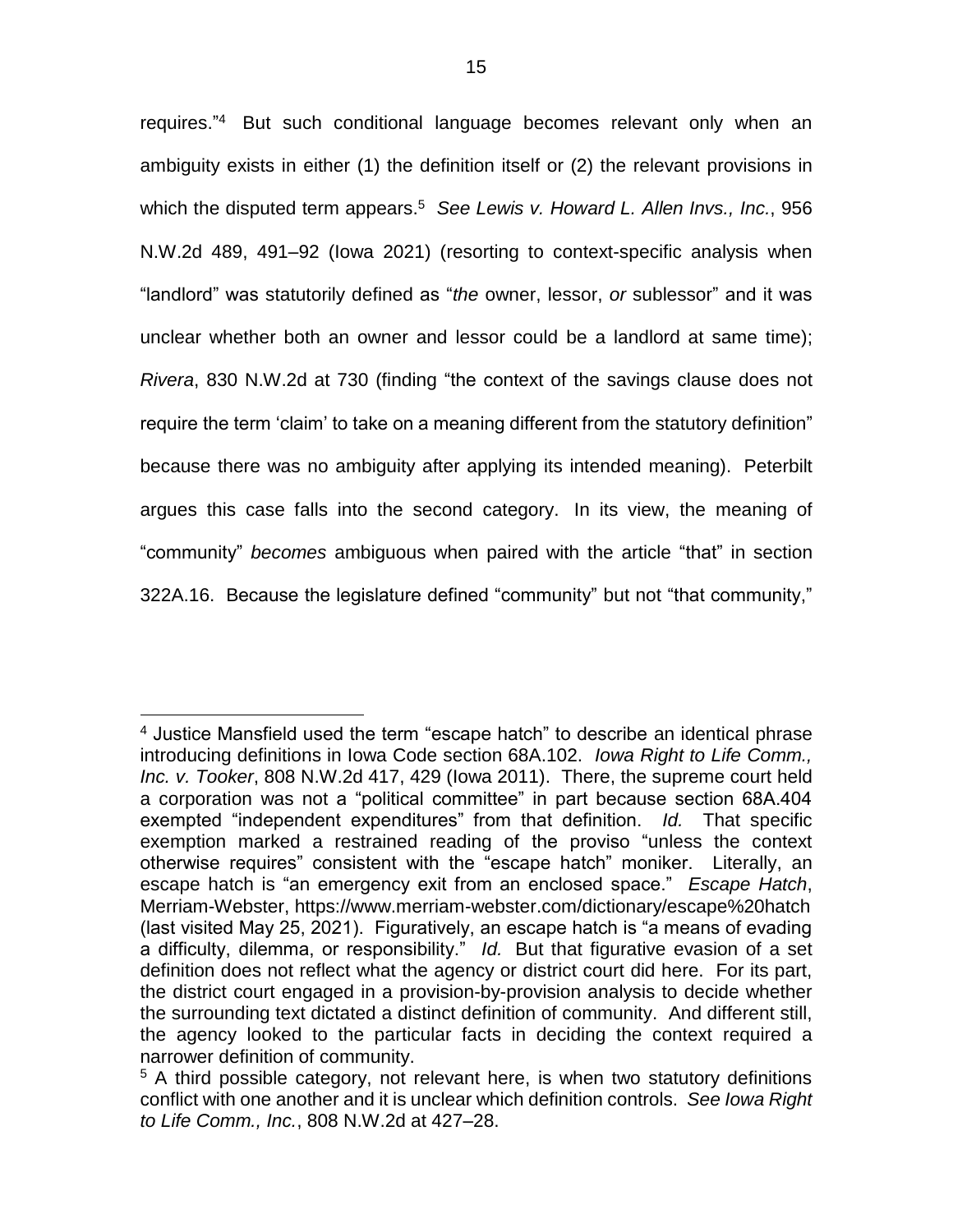Peterbilt insists a contextual ambiguity exists, excusing its rejection of the statutory definition. We disagree.

As discussed, the legislature defined "community" as "the franchisee's area of responsibility as stipulated in the franchise." Iowa Code § 322A.1(2). We see no ambiguity in that definition. Nor does Peterbilt offer a solid reason why the context of section 322A.16 would call for a different definition. *See Rivera*, 830 N.W.2d at 731. Instead, Peterbilt complains that if the statutory definition holds, the good-cause factors would do "nothing more than reward dealer groups for having numerous locations, even if, like SCTS here, they spend nothing in the community [subject to the dual assignment.]" Caught up in its complaint, Peterbilt urges we must consider "the logical consequences" and "the context of this case." But that fact-driven approach would render the definitional section meaningless. *See Sherwin-Williams Co.*, 789 N.W.2d at 425 (noting that when the legislature defines a term, "the common law and dictionary definitions which may not coincide with the legislative definition must yield to the language of the legislature" (quoting *Hornby v. State*, 559 N.W.2d 23, 25 (Iowa 1997))).

What's more, the case-by-case scenario Peterbilt desires is implicit in the statutory definition. Peterbilt overlooks the fact that it has the bargaining power to set the boundaries of the franchisee's area of responsibility when negotiating its franchise agreements. At trial, SCTS criticized Peterbilt for seeking to alter the statute's meaning based on the economic circumstances of its truck dealers covering much larger territories than car dealers. We agree that Peterbilt cannot now complain that the definition as applied to these facts is too broad because it encountered unexpected business risks.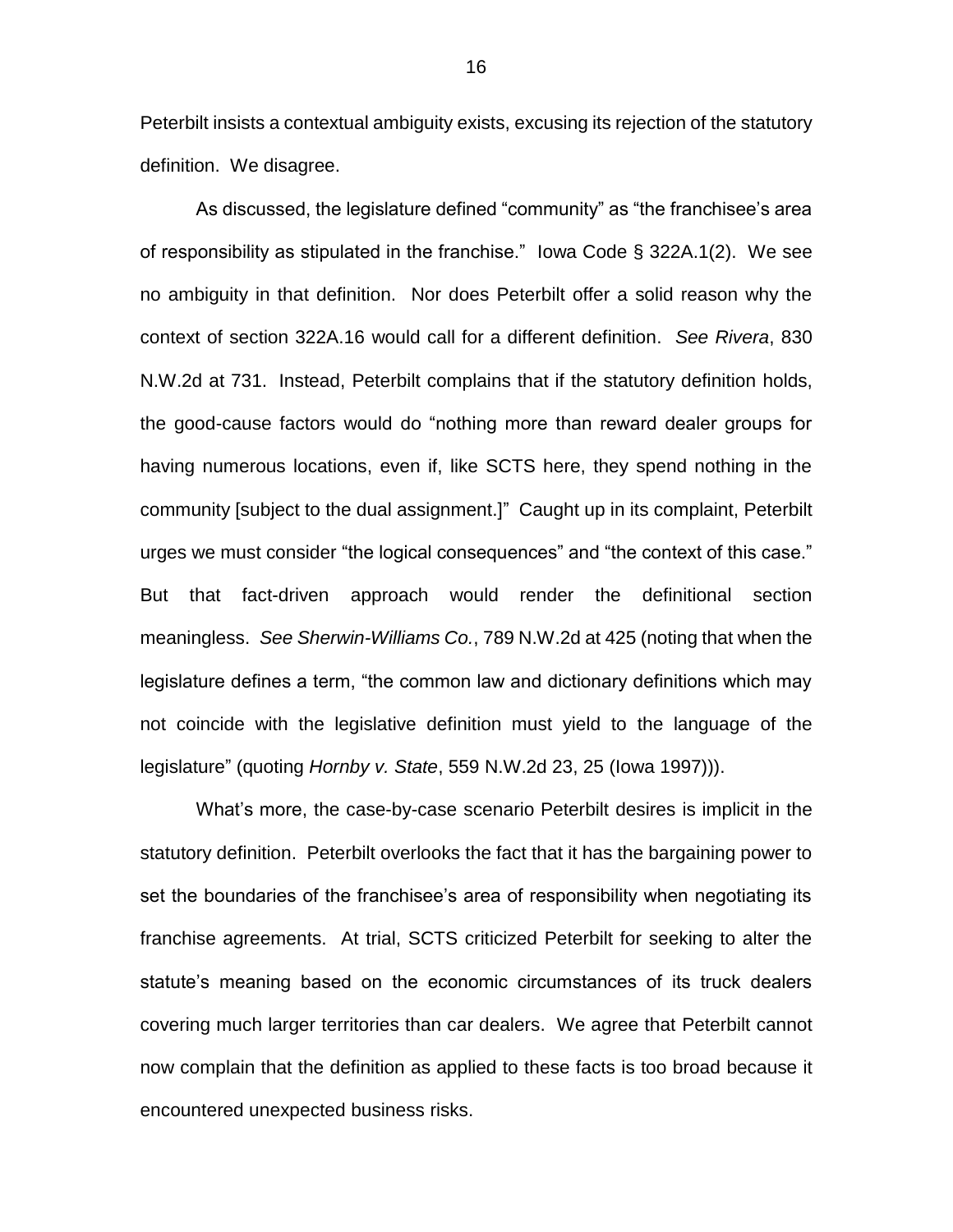Without supportive authority, Peterbilt contends "the only plausible interpretation is that ['that community'] is referring to the proposed community of the proposed franchisee." But that contention clashes with another definition. The legislature defined "franchisee" as "a person who receives motor vehicles from the franchiser under a franchise and who offers and sells such motor vehicles to the general public." Iowa Code § 322A.1(6). By that definition, a *proposed* dealer like Allstate that had not yet entered into a franchise with Peterbilt is not a franchisee under this chapter.<sup>6</sup> Thus, the phrase "that community" refers to SCTS's area of responsibility as stipulated in the franchise.

Even when we read "that" as modifying "community" in section 322A.16, we see no reason to abandon the definition in section 322A.1(2). The district court was correct in reading section 322A.4 on additional franchises together with section 322A.16 on good cause. As the later provision, section 322A.16's references to "that community" are references back to section 322A.4.7 But contrary to the district court's analysis, section 322A.4 requires a franchiser to establish good cause for an additional dealership in "any community in which the

 $6$  Allstate asserted at oral argument that it has been operating as an authorized Peterbilt dealer in Iowa since the DOT issued its decision in August 2019. That assertion makes no difference in our analysis. Because we are reviewing the validity of the agency decision based on a question of law, any steps taken after those proceedings are irrelevant.

<sup>7</sup> "That" is often used to emphasize a term mentioned before. *That*, Cambridge Dictionary, https://dictionary.cambridge.org/us/dictionary/english/that (last visited May 25, 2021); *That*, Dictionary.com, https://www.dictionary.com/browse/that (last visited May 25, 2021).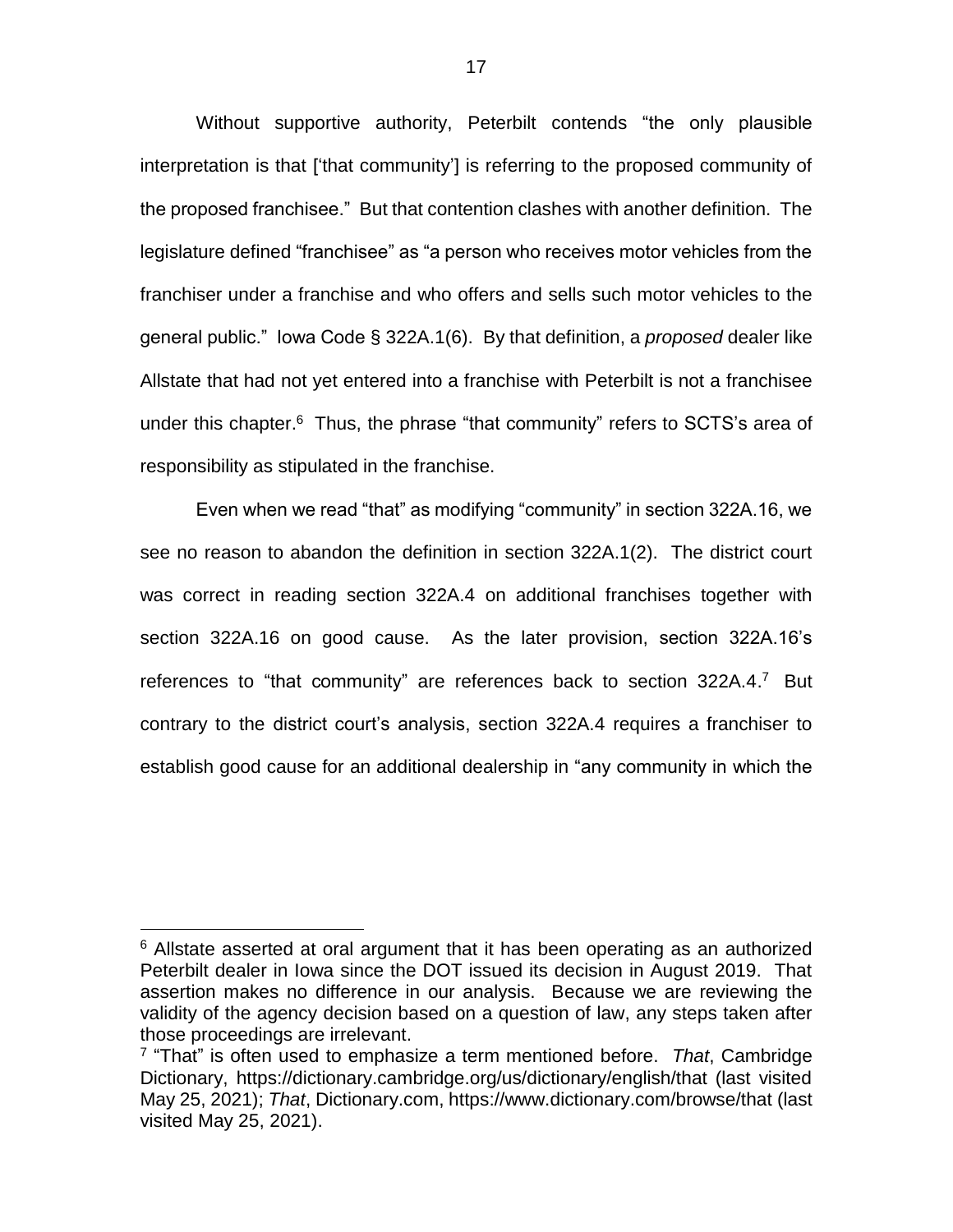same line is then represented." Here, that community was SCTS's area of responsibility as stipulated in its franchise with Peterbilt.<sup>8</sup> *See id.* § 322A.1(2).

We find nothing in the statutory language showing the legislature intended "that community" to mean some undefined portion of the existing franchisee's area of responsibility. Nor does the language allow a franchiser to define "that community" through its application to the DOT. As SCTS argues, a franchiser could "gerrymander" those boundaries such that "[t]he magnitude and result of each individual statutory factor could be starkly different depending on where [the franchiser] chooses to locate the borders." We agree the legislature could not have intended that result. *See State v. Miller*, 622 N.W.2d 782, 785 (Iowa Ct. App. 2000) ("We may not—under the guise of statutory construction—enlarge or otherwise change the terms of a statute as the legislature adopted it.").

Peterbilt worries that allowing proof of SCTS's investments and consumer care in locations outside the Clear Lake area might prevent the dual assignment. But our interpretation of section 322A.16 cannot hinge on the practical realities of these transactions. Nor can we adopt a new definition because it makes sense under the specific facts of this case. *See State v. Doe*, 903 N.W.2d 347, 353 (Iowa 2017) ("While the State's position makes some sense given the facts we have here, any interpretation of the word 'case' must apply across the board.").

<sup>&</sup>lt;sup>8</sup> Peterbilt acknowledges the goal of section 322A.4 "is to ensure that an existing dealer can protest any establishment proposed in its assigned area of responsibility."